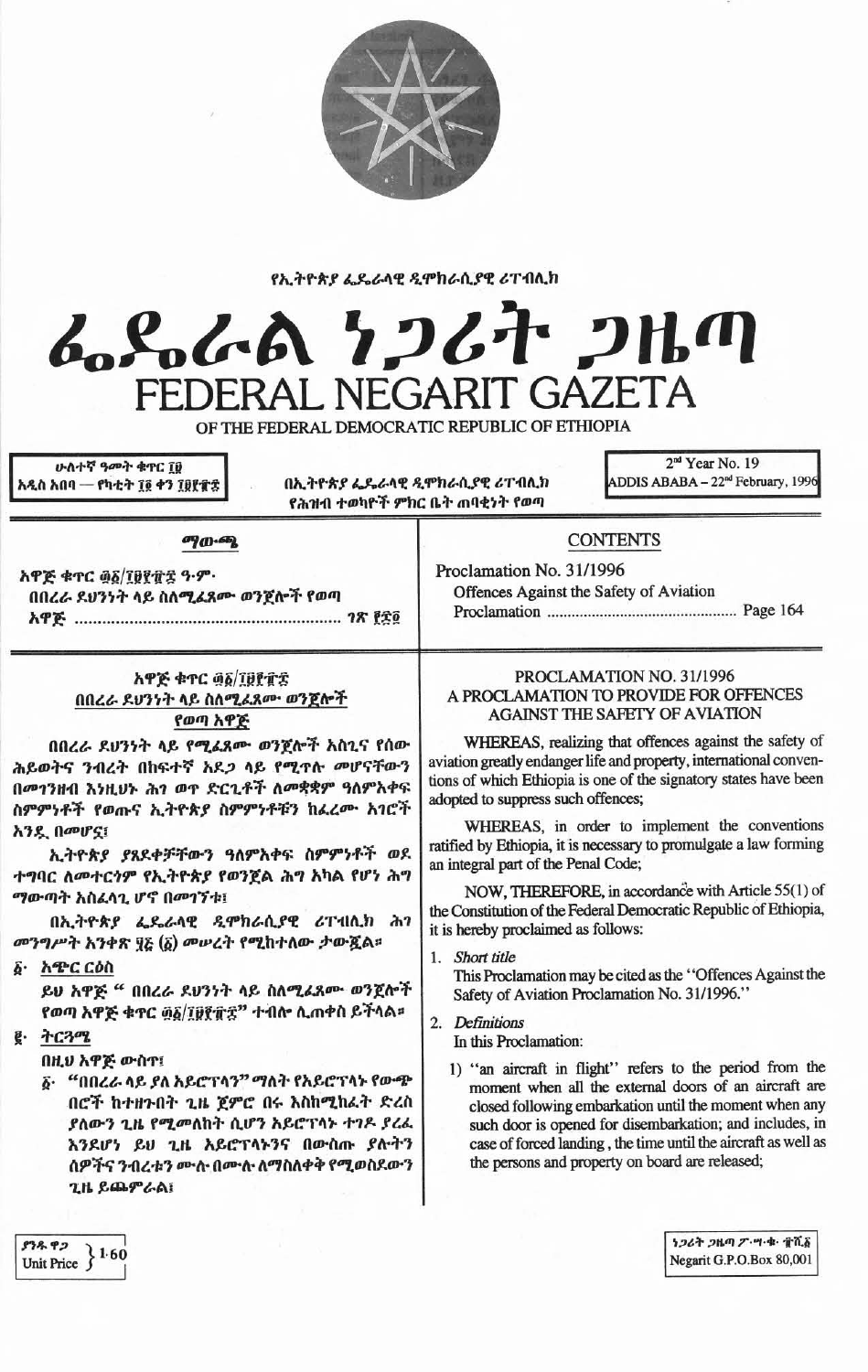- <mark>g. "በአገልግሎት ላይ ያለ አይሮ</mark>ፐላን " <mark>ማለት የአየር</mark> ትራንስፖርት ወይም የአይሮፕላን **ሥራተኞች ስተወሰ**ን በረራ ከሚያደርጉት ቅድመ ዝግጅት ጀምሮ **አይሮ**ፕ**ላ**ኑ t}~&. O~It hhh tl'!! (}~..,. *1:~h fitw-1 iA' ~~oo* ለከት ሲሆን፡ በማናቸውም ሁኔታ ከዚህ በላይ በን<u>ዑስ</u> *h"}"'~ (ii)* Oo~~ Itf. *fit h~t:Tlt1* h"t(fCj:~w- 1.11. *f~(}* h~If"}9"::
- <u>፫· አይሮፕላን ስለመዋለፍ</u>
	- 67"}9"(}w-If")111\-*hib..,* 0Jdi.bO~~A *rt.* f olJEF *OJ~9"* 0/\.1\ 067"}~W-9" *f"'1h&.~tf* n1.. 0,~1A"'I\-.} Itf. *fit* h~C'TIt"}"}rfn *OJ~9"*Ock1'1'Crc *fTit* h,}~If~ hI~ እስከ ፳፭ ዓመት በሚደርስ ጽ*ኑ እሥራት ይቀ*ጣል።
- ፬· በበረራ ሳይ ያለን አይሮፕሳን አስጊ ሁኔታ ሳይ ስለመጣል
	- $\delta$ <sup>.</sup> ማንም ሰው በቸልተኝነት በበረራ ላይ ባለ አይሮፕላን *ውስ*ዋ በሰው ላይ የኃይል ሥራ ከፊጸመና ድርጊቱ የአይሮፕላኑን ደሀንነት እስጊ ሁኔታ ላይ የሚተል የሆነ h"}f.lf~ h~ hhh I~ *'00"".* ODt~cil '~~ *hP'~""'~* ~+lIJA:: , - ,
	- ~- 67"}9" it If"} "'1\- OO~~ It~ *l}it hf.C'TIt'}w-h-r* , ", . , ,.".. በሰው ላይ የኃይል ሥራ ከፈጸመና ድርጊቱ የአይሮፕላኑን .ዶሀንንት አስጊ ሁኔታ ላይ የሚ**ተል የሆነ እንደሆ**ነ ከ፲፭<br>እስከ ፳፭ ዓመት በሚደርስ ጽኑ እሥራት ይቀጣል።
- *hhh ti~ ~OO..,.*O~C~ ~~ hr *t-""* ~"'lIJA:: <u>ሯ፦ በአንልግሎተ ላይ ባለ አይሮፕላን ላይ አዶጋ ስለማድረር</u>
	- $i$ <sup>2</sup>· ማንም ሰው በቸልተኝነት በአንልግሎት ላይ ያለን አይሮ Tit"} *fOJf.o;io'f* I\0~t- 11" ~"}~~If"} *f"~1 OJ~9"* fO~~ Itf. ~tI"}~i: *ith~~ h1Jt~it1' I\671:l...,* f**ሚችል ጉዳት ያደረሰ እንደሆነ ከ**፩ እስከ ፲፩ ዓመት በ*ሚ*ደርስ ጽኑ እስራት ይቀጣል ፡፡
	- $E 979$  ሰው ሆን ብሎ በአ*ገ*ልግሎት ላይ ያለን አይሮፕላን *fOJ~oo* t *itO~t-* l1ck h1~J.!.1f1 *f1.?1 OJf.9"* fOl.~ I\~ ~tl1~i:1 *ith~~ h1Jt~it-r itolf1:~'"* fDt":fA ~..,. *1~t:.(}*h1~1f~ hI~ *hilh ti~ ~oo+* ODt~Ch  $8 + \lambda \mu$ ራት ይቀጣል።
- በአ*ገ*ልግሎት ላይ ባለ አይሮፕላን ውስተ አደ*ጋ የሚያ*ደርስ I *oo",tf OJ~9"* /J? *hit67h+oo.p* ,
	- $\tilde{\varrho}$ · *ማንም* ሰው በቸልተኝንት በአ*ገ*ልግሎት ላይ የሚገኝን *አ*ይሮፕላን ለማውደም ወይም ለበረራ ብቁ እንዳይሆን *OJ~9"* fO~t- *~tl1~i:1ith~~ h1Jt~I\-r it671:~'"* የሚችል መሣሪያ ወይም <u>ዕቃ በማናቸውም ዘ</u>ዴ በአይሮ ፕሳኑ ውስ**ተ ያስቀመጠ ወይም እ**ንዲቀመዋ ያስደረገ የሆነ h1~1f~ h~ *hilh it;.~~..,.* ri"t~Ch' *"1t~"hitt-~ ~+lIJ/.\::"*
	- $E 979$  ሰው ሆን ብሎ በአገልግሎት ላይ የሚገኝን *አ*ይሮፕላን ለማውደም ወይም ለበረራ ብቁ እንዳይሆን ወይም የበረራ **ደሀንነቱን ለአደ***ጋ* **እንዲ**ጋስዋ ስማድረግ የሚችል *መሣሪያ ወይም ዕቃ በማናቸውም ዘ*ዴ በአይሮ Tit);>;m-h,-, *l,il+f!'ftn OJf.1]"~1Jt+(ID-rf~~1* fሆ*ነ እን*ደሆነ ከ፲፭ እስከ ፳፭ ዓመት በሚደርስ ጽኑ *<i>እስ***ራት ይቀ**ጣል።
- $\bar{a}$  . ለበረራ ደህንነት የሚያገለግሉ ተቋሞችን ወይም መሣሪያዎችን ilitolf(t'ih/.\' . , . . ',' ,
	- *ማንም ሰው በቸልተኝነት ለበረራ ዶህንነት የሚያገለግ*ሎ .,.\*IfD":f1*OJ~9"00",tf91":f1 fOJ1.oo* . fOlt(f *OJ~9" h(a~~TW-1it67(a'ihA lIJ/.\?* f1l} h11.1f~'i *1:C1.i:* በበረራ ላይ የሚገኝን አይሮፕላን ለአደ*ጋ የሚያጋ*ልተ የሆን እንደሆን ከ፩ እስከ ፲፩ ዓመት በሚደርስ ጽኑ አስራት  $R + \eta \wedge$ ።

1ጽ f:s?<sub>6</sub> ፌዴ-ራል *ነ ጋ*ሪት ጋዜጣ ቁዋር ፲፱ የካቲት ፲፬ ቀን ፲፱፻፹፰ ዓ·ም· Federal Negarit Gazeta — No. 19 22<sup>nd</sup> February 1996— Page 165

- 2) "an aircraft in service" refers to the period starting from the time of the preflight preparation of the aircraft by ground personnel or by the crew for a specific flight until twenty-four hours after any landing; but it shall not, in any event, be less than the entire period during which the aircraft is in flight as defined in sub-Article (1) of this Article.
- 3. *Unlawful Seizure or Control* of *an Aircraft*

Whosoever intentionally and unlawfully seizes or exercises cortrol of an aircraft in service by violence or threats thereof or by any other form of intimidation is punishable with rigorous imprisonment from fifteen to twenty-five years.

- 4. Endangering an Aircraft in Flight
- 4. Engangering an *Alteration in Fight* 1) whosoever negligently performs all act of violence against a person on board an aircraft in flight, which act is likely to endanger the safety of that aircraft, is punishable with rigorous imprisonment from five to fifteen years.
	- 2) Whosoever intentionally performs an act of violence against a person on board 'an aircaft in flight, which act is likely to endanger the safety of that aircraft, is punishable with rigorous imprisonment from fifteen to twenty-five years.
- 5. Damage to an Aircraft in Service
	- 1) Whosoever negligently destroys an aircraft in service or causes damage which renders it incapable of flight or which is likely to endanger its safety in flight, is punishable with rigorous imprisonment from five to fifteen years.
	- 2) Whosoever intentionally destroys an aircraft in service or causes damage which renders it incapable of flight or which is likely to endanger its safety in flight, is punishable with rigorous imprisonment from fifteen to twenty-five years.
- 6. *PlacingaDevice or Substanceon anAricraftin Ser,vice*
	- 1) Whosoever negligently places or causes to be placed on an aircraft in service, by any means whatsoever, a device or substance which is likely to destroy that aircraft or to cause damage to it which renders it incapable of flight or to endanger its safety in flight, is punishable with rigorous imprisonment from five to fifteen years.
	- 2) Whosoever intentionally places or causes to be placed on an'aircraft in service, by any means whatsoever, a device or substance which is likely to destroy that aircraft or to cause damage to it which renders it incapable of flight or to endanger its safety in flight, is punishable with rigorous imprisonment from fifteen to twenty-five years.

# 7. Damage to Air Navigation Facilities or Equipment

1) Whosoever negligently destroys or damages air navigation facilities or equipment, or interferes with their operation, which act is likely to endanger the safety of an aircraft in flight, is punishable with rigorous imprisonment from five to fifteen years.